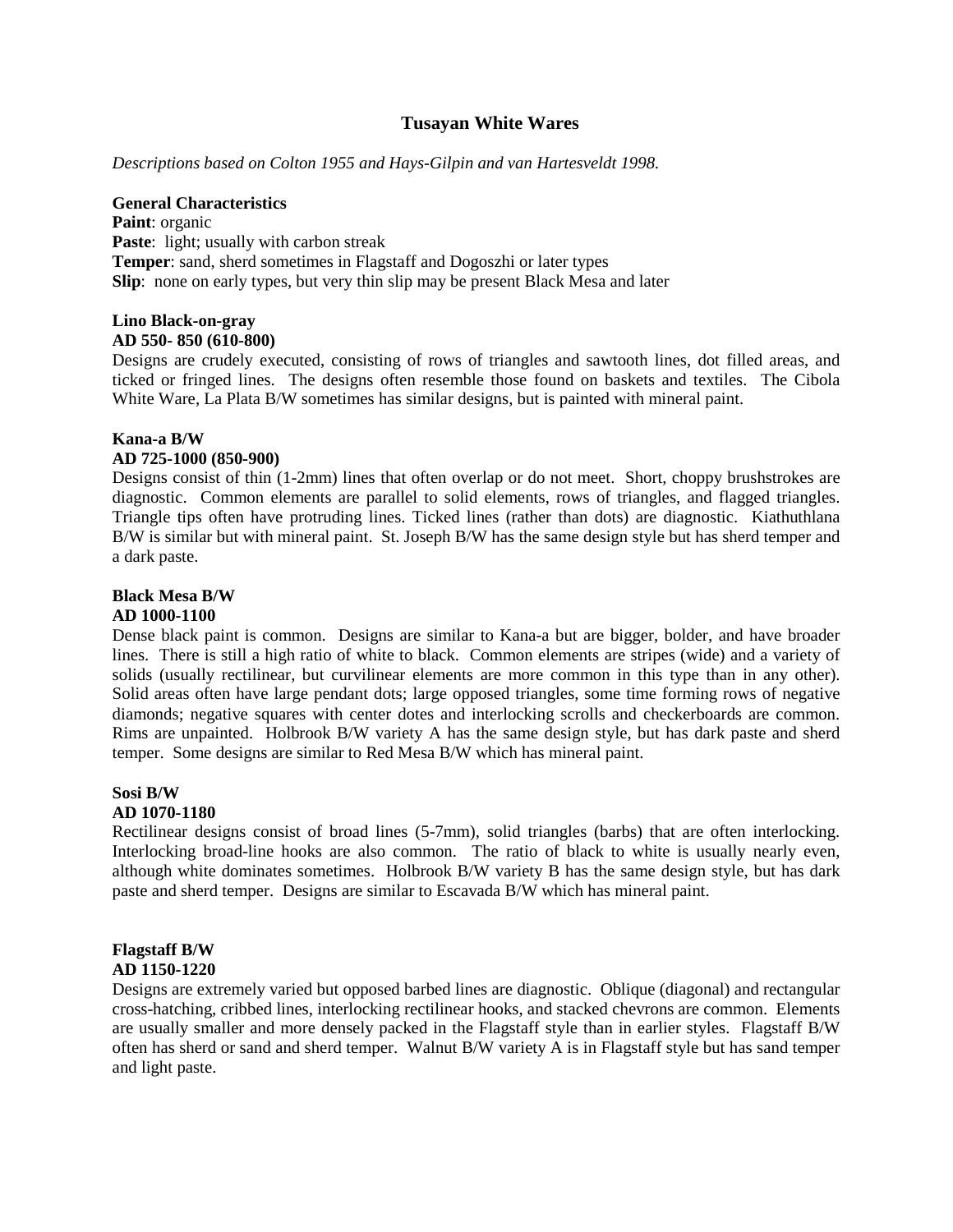### **Dogoszhi B/W AD 1040-1220**

Oblique (diagonal) hatched designs are diagnostic. Note that framing lines are usually the same width as the hatching lines. Motifs are usually rectilinear but are sometimes curvilinear, especially in "claw" designs. Running bands are very common. Padre B/W has the same design style but has dark paste and sherd temper. Chaco/Gallup B/W also have the same design style but are painted with mineral paint.

# **Tusayan B/W**

## **AD 1200-1300**

Common designs include small triangles set along straight lines, single and double sided sawtooth lines, opposed sets of triangles with their points touching leaving diamond shaped spaces with a single dot, interlocking scrolls, and large solid areas with serrated edges. Coarse cross-hatching sometimes occurs as background. Diagnostic characteristic is that the painted areas are greater than unpainted areas. Kayenta B/W is similar but also has the "mosquito-bar" design (see illustrations). Flagstaff B/W is similar but has an excess of white areas.

# **Kayenta B/W**

## **AD 1200-1300**

Common elements include the negative "mosquito-bar" effect, paneled designs with contain narrow line cross-hatching, stepped elements, opposed stepped elements, and rarely interlocking scrolls or finely barbed wide lines. Overall design style is very similar to Tusayan B/W the addition of the "mosquitobar" effect. This may be a variation of Tusayan B/W although the Kayenta style of decoration is more widespread than this type.

# **Little Colorado White Wares**

*Descriptions based on Colton 1955 and Hays-Gilpin and van Hartesveldt 1998.* 

# **General Characteristics**

**Paint**: organic Paste: dark; same color throughout **Temper**: sherd; appears as white or tan angular fragments **Slip**: usually thick

### **St. Joseph B/W AD 825-950 (1050?)**

Design style is the same as Kana'a B/W, but St. Joseph is always slipped (often thick slip). St. Joseph B/W is very rare in most parts of northern Arizona. Kiathuthlana B/W is similar but with mineral paint. Kana'a B/W has the same design style but has sand temper and a lighter paste.

# **Holbrook B/W AD 1050-1150**

There are two varieties of Holbrook B/W (A and B). Holbrook A is the stylistic equivalent to Black Mesa B/W, but with dark paste and sherd temper. Holbrook B is the stylistic equivalent of Sosi B/W with LCWW paste. Although the Black Mesa and Sosi design styles appear to have different temporal ranges, both Holbrook A and B are contemporaneous in many areas where they are found. Some designs are similar to Red Mesa B/W which has mineral paint.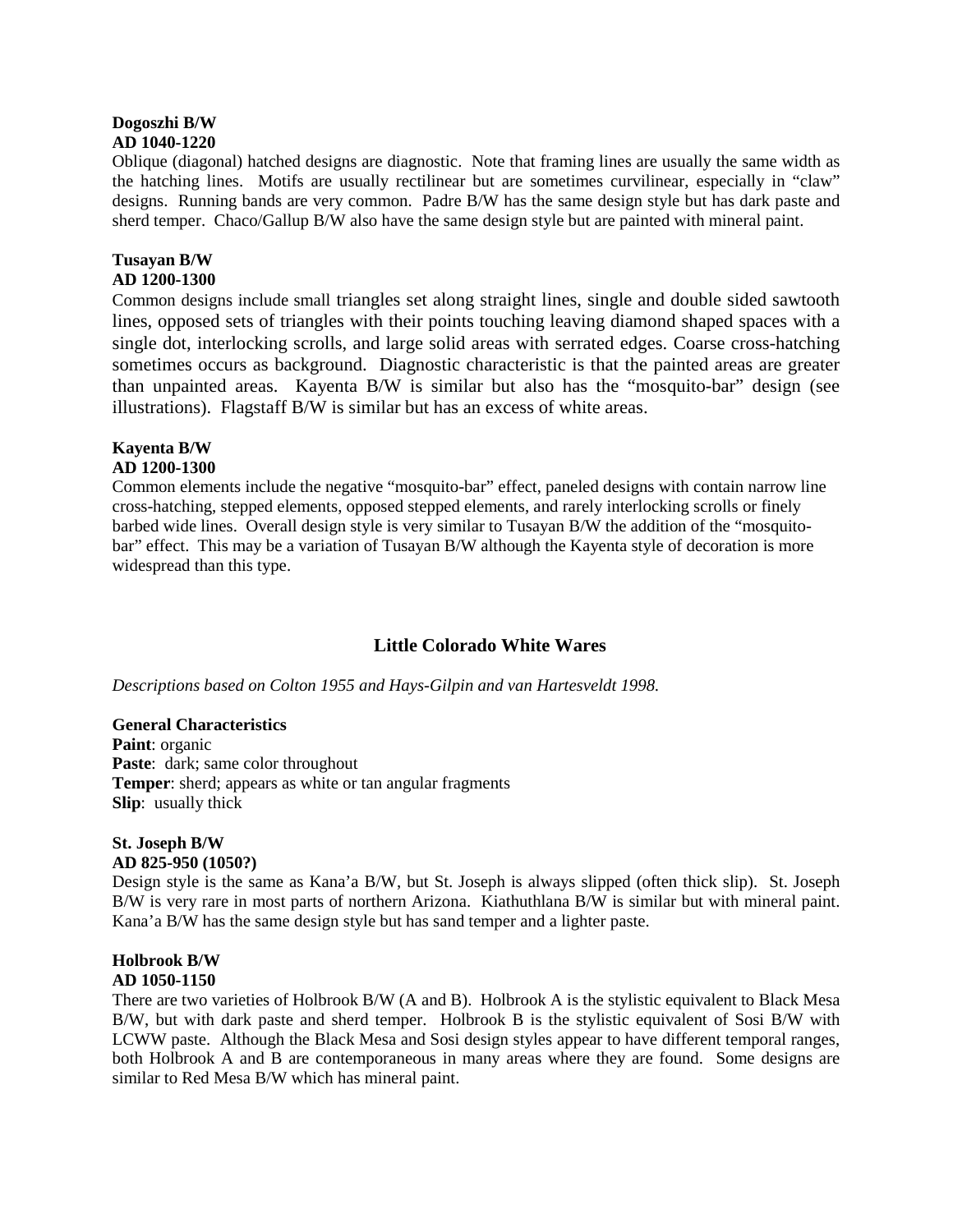### **Padre B/W AD 1100-1250**

This type is stylistically equivalent to Dogoszhi B/W, but with dark paste and sherd temper. Padre B/W is more frequently found in bowl forms than the other types painted in this style. Chaco/Gallup B/W also have the same design style but are painted with mineral paint.

# **Walnut B/W**

# **AD 1100-1250**

Common designs include small, crowded elements, interlocking triangles, bands of interlocking scrolls or triangles divided by bands of thin lines (sometimes serrated). Infrequently, Walnut B/W has opposed hatched and crowded solid areas (Wingate or Tularosa style). Two varieties have been identified. Walnut A is basically in Flagstaff style and Walnut B is in Walnut style. Walnut B is probably somewhat later. Flagstaff B/W is similar but has light paste and sand temper and is never in Walnut style.

# **Leupp B/W**

### **AD 1200-1250+**

Common elements include small, closely spaced cross-hatching, fringed lines, spirals, triangles and parallel lines. The design field has a high ratio of black to white and may have negative designs. Tusayan B/W is similar but has a light paste and sand temper. Pinedale B/W is also similar but has a light paste and fewer negative designs. Leupp is similar to Klagetoh B/W which has mineral paint, fewer negative designs and thicker vessel walls..

### **Useful References**

### Ambler, J. Richard

- 1985 Northern Kayenta Ceramic Chronology. In *Archaeological Investigations near Rainbow City, Navajo Nation, Utah*. Edited by P.R. Geib, J.R. Ambler, and M.M. Callahan, pp. 28-67. Northern University Archaeological Report 576, Flagstaff, Arizona.
- Becher, M., and Alan P. Sullivan III.

1994. Kayenta Anasazi Ceramic Production. *Pottery Southwest* 21:1-4.

# Blinman, Eric. R.

1989. Pottery. In *Kayenta Anasazi Archaeology and Navajo Ethnohistory on the Northwestern Shonto Plateau: The N-16 Report*, edited by A. Schroedl, pp. 599-629. Cultural Resources Report 412-01- 8909 ed. P-III Associates, Salt Lake City.

### Colton, Harold S., and Lyndon Lane Hargrave.

1937. *Handbook of Northern Arizona Pottery Wares*. Museum of Northern Arizona Bulletin 11. Northern Arizona Society of Science and Art, Flagstaff.

### Colton, Harold S.

1952. Pottery Types of the Arizona Strip and Adjacent Areas in Utah and Nevada. Ceramic Series 2. Museum of Northern Arizona, Flagstaff.

### Colton, Harold S

1955 *Pottery Types of the Southwest: Wares 8A, 9A, 9B, Tusayan Gray and White Ware, Little Colorado Gray and White Ware*. Ceramic Series 3A. Museum of Northern Arizona, Flagstaff, Arizona.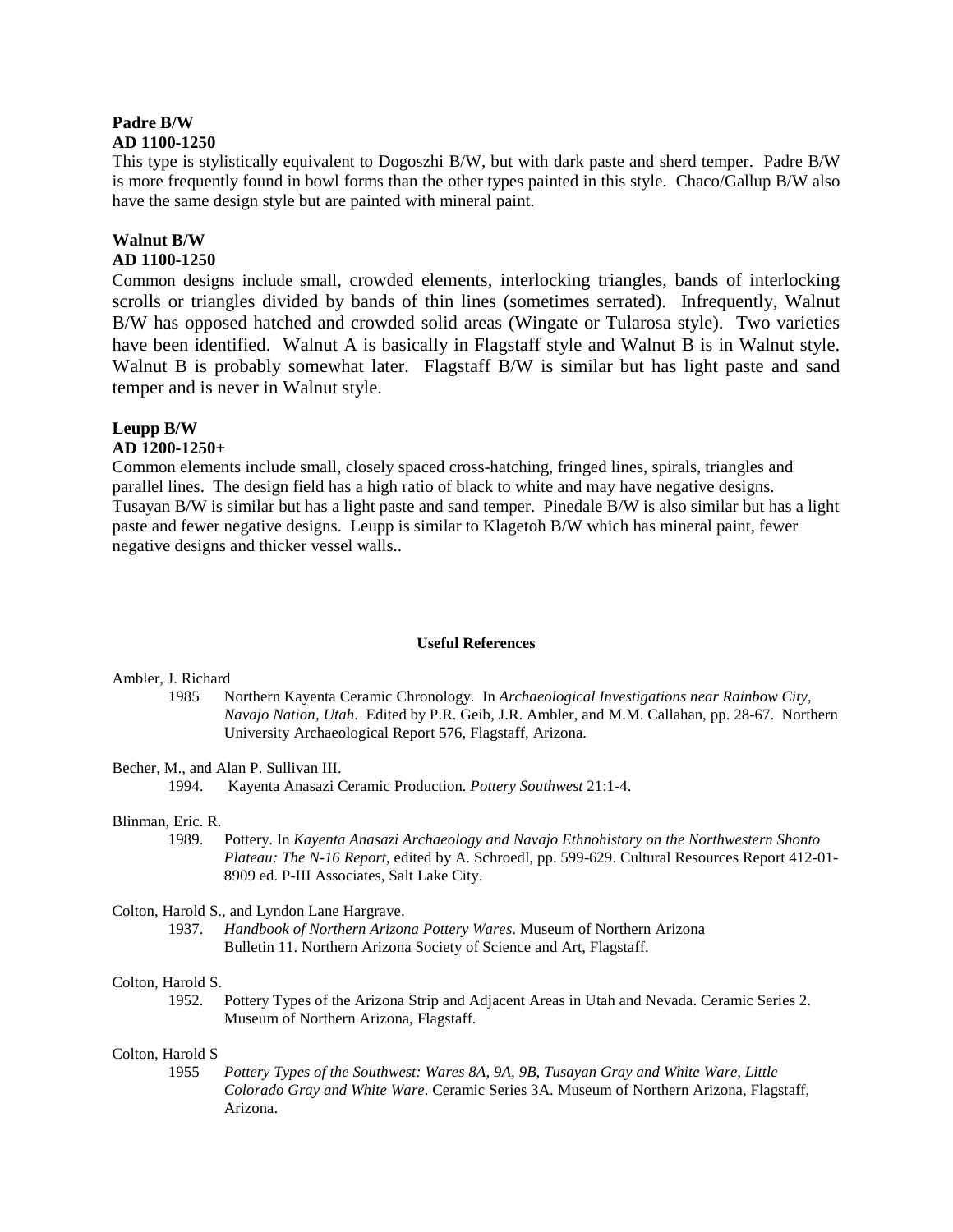### Douglass, Amy A.

1987 *Prehistoric Exchange and Sociopolitical Development: The Little Colorado Whiteware Production-Distribution System*. Ph.D. dissertation, Department of Anthropology, Arizona State University, Tempe.

Fairley, Helen C. and Martha M. Callahan.

1985. Ceramics. In *Archaeological Investigations near Rainbow City, Navajo Mountain, Utah*, edited by J. Richard Ambler, Phil R. Geib, and M.M. Callahan, pp. 259-310. Northern Arizona University Archaeological Report 576. Northern Arizona University, Flagstaff.

#### Gallagher, M.

1986. Ceramic Analysis. In *The Kayenta Anasazi: Archaeological Investigations Along the Black Mesa Railroad Corridor*, edited by B. H. Sara Stebbins, William D. Wate, Marsha V. Gallagher, Hugh Cutter, and Leonard Blacke, pp. 20-52. Museum of Northern Arizona, Flagstaff.

Geib, Phil R. and Martha Callahan.

1987 *Ceramic Exchange Within the Kayenta Anasazi Region: Volcanic Ash-tempered Tusayan White Ware*. Kiva 52:95-112.

#### Haury, Emil W.

1985 *Mogollon culture in the Forestdale Valley, east-central Arizona*. University of Arizona Press, Tucson, Arizona.

#### Hays-Gilpin, Kelley and Eric van Hartesveldt

1998 *Prehistoric Ceramics of the Puerco Valley: The 1995 Chambers-Sanders Trust Lands Ceramic Conference*. Museum of Northern Arizona, Flagstaff, Arizona.

#### Pepoy, Renee C. and Laurance D. Linford

1982 Ceramic Analysis. In *Kayenta Anasazi Archaeology on Central Black Mesa, Northeastern Arizona. The Pinon Project*. Edited by Laurence D. Linford, pp. 245-280. Navajo Nation Papers in Anthropology Number 10. Navajo Nation Cultural Resource Management Program, Window Rock.

### Plog, Stephen

1980 *Stylistic Variation in Prehistoric Ceramics: Design Analysis in the American Southwest*. Cambridge University Press, Cambridge.

#### Sullivan, Alan P. III, Matthew E. Becher, and Christian E. Downum

1995 *Tusayan White Ware Chronology: New Archaeological and Dendrochronological Evidence*. Kiva 61(2):175-188.

### Wood, J. Scott

1987 *Checklist of Pottery Types for the Tonto National Forest*. The Arizona Archaeologist 21. Arizona Archaeological Society.